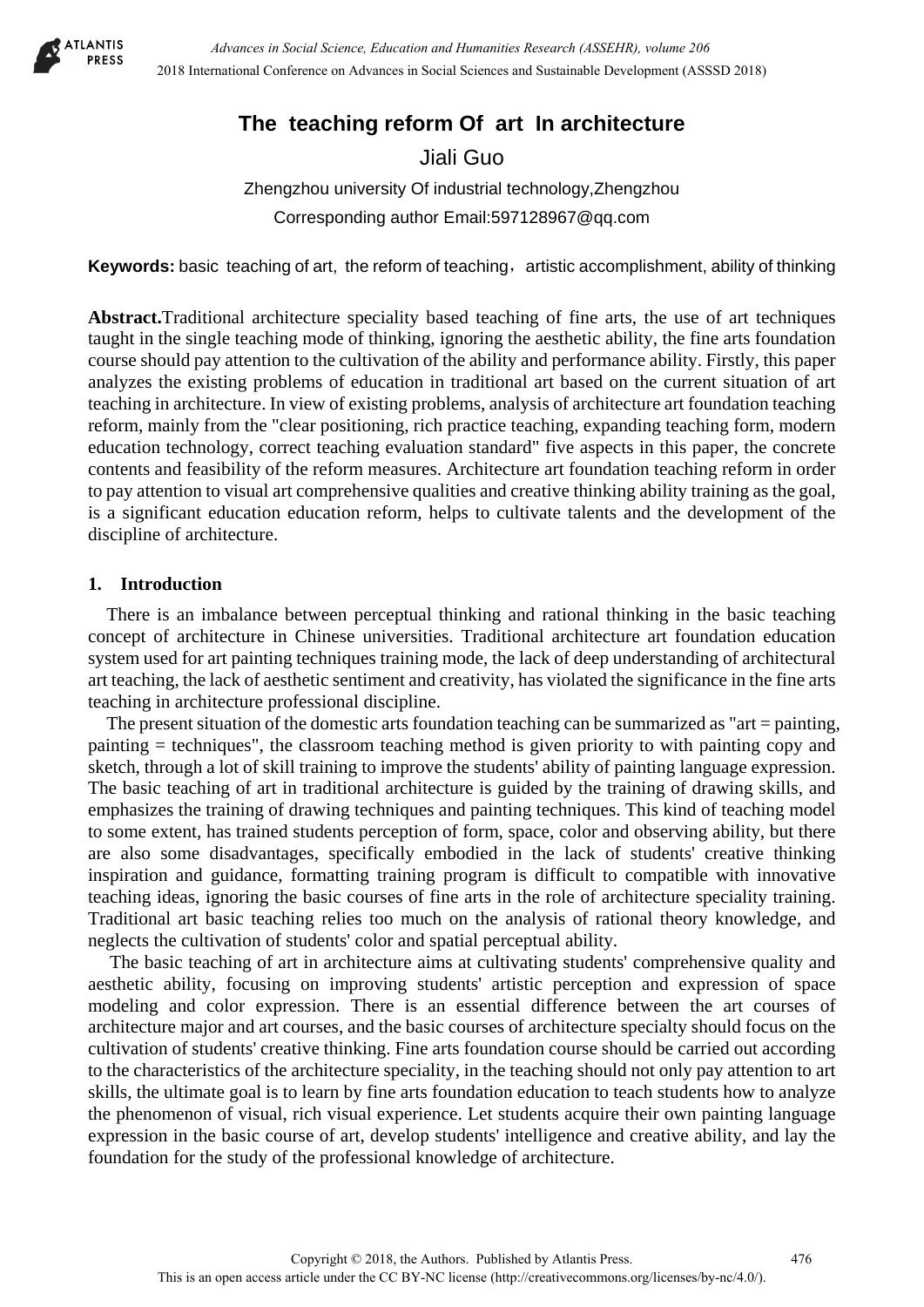

#### **2. Preliminary study on basic teaching reform of architecture speciality.**

## **2.1 Course positioning**

 Architecture art foundation course is a professional architecture professional talent training scheme of the basic required courses, the teaching goal should be to improve students' cognition and understanding of "beauty", to strengthen the experience of "art" and to use. Architecture art foundation courses not only undertake the education of subject ontology function, also carrying the continuation and development of corresponding to the discipline of education purpose, in terms of the fine arts foundation course, carries on the professional education of architecture. Fine arts foundation course of discipline education function of ontology embodied knowledge and skill training in art theory, art foundation course education significance in the study to architecture through the discipline of professional learning bring some thinking consciousness and penetration of meaning, to student's learning psychology, learning behavior, some positive touches. According to the function orientation and subject orientation of the course, the teaching reform is mainly carried out from the following three aspects.

Architecture is a comprehensive discipline covering a wide range of disciplines, and its professional basic courses and compulsory courses are more complex and abundant. The basic course of art can be allocated in the whole course system of architecture, and the foundation of art must be arranged according to the basic teaching purpose of architectural art. Combining with the characteristics of professional and architecture art foundation courses generally set up three major basic required courses: art foundation 1 (drawing), art foundation 2 (color), art foundation and technique (design sketch). The setting of three basic art courses conforms to the teaching law, and there is a close relationship between the courses, which has certain stability and continuity, and is gradual and easy to enter. Art foundation 1 ((drawing) focuses on training students' sense of space and shape and the expressive force of skills; Art foundation 2 (color) emphasizes the students' color harmony and the sensitivity of contrast relations; Art foundation 3 (design sketch) is to apply the basic knowledge of fine arts to the technical training in architectural design expression. In the teaching of basic art course, it is necessary to pay attention to the transformation of teaching concept, namely, the cultivation of the objective of the comprehensive teaching of aesthetics and accomplishment by pure technique training. In addition, the architecture speciality should also set up some basic specialized elective courses, such as art appreciation, the Chinese art history, foreign art history, etc., let the students should be more widely different genres of art, the art thoughts, ideas, understand art concept, enhance comprehensive artistic accomplishment. The expansion of students' knowledge can subtly influence the creativity, concept and conception of architectural design and lay an aesthetic foundation for the study of architectural design. determine becoming a second and the social of the social determined and the social of the social science in the social of the social science in the social of the social of the social of the social science in the social of

In architecture art education, we should reflect the mutual infiltration, mutual complementation and mutual promotion between the courses of knowledge, theory and method, instead of mutually exclusive, isolated and mutually closed way of thinking. To expand, discover and summarize problems. After the course integration, not only can we save time, but also make the course complete, vivid, profound and comprehensive. The setting of architecture specialty art curriculum must be integrated, so that students have comprehensive, complete professional knowledge and professional quality. Color courses, for example, in the architecture of color knowledge including design of two kinds of color, painting, color, basic knowledge in curriculum content embodied in colour, the use of color (color), the sketch content such as color, rendering techniques, in colour, building a preliminary, are involved in the architectural design course such as the teaching content. If these courses are implemented in a step-by-step manner, there will be duplication of content and chaos of order. Therefore, when the course content is determined, it is considered to decompose these contents and make the teaching content of color knowledge more systematic and scientific. Constantly in the process of the curriculum of infiltration or in different courses such as arts and crafts, photography, music appreciation, psychology, aesthetics, sociology and other there is the latest demand for professional courses and the latest ideas, this will help to develop student's visual cognition, broaden the field of vision, improve students' comprehensive quality, make it be able to use acquired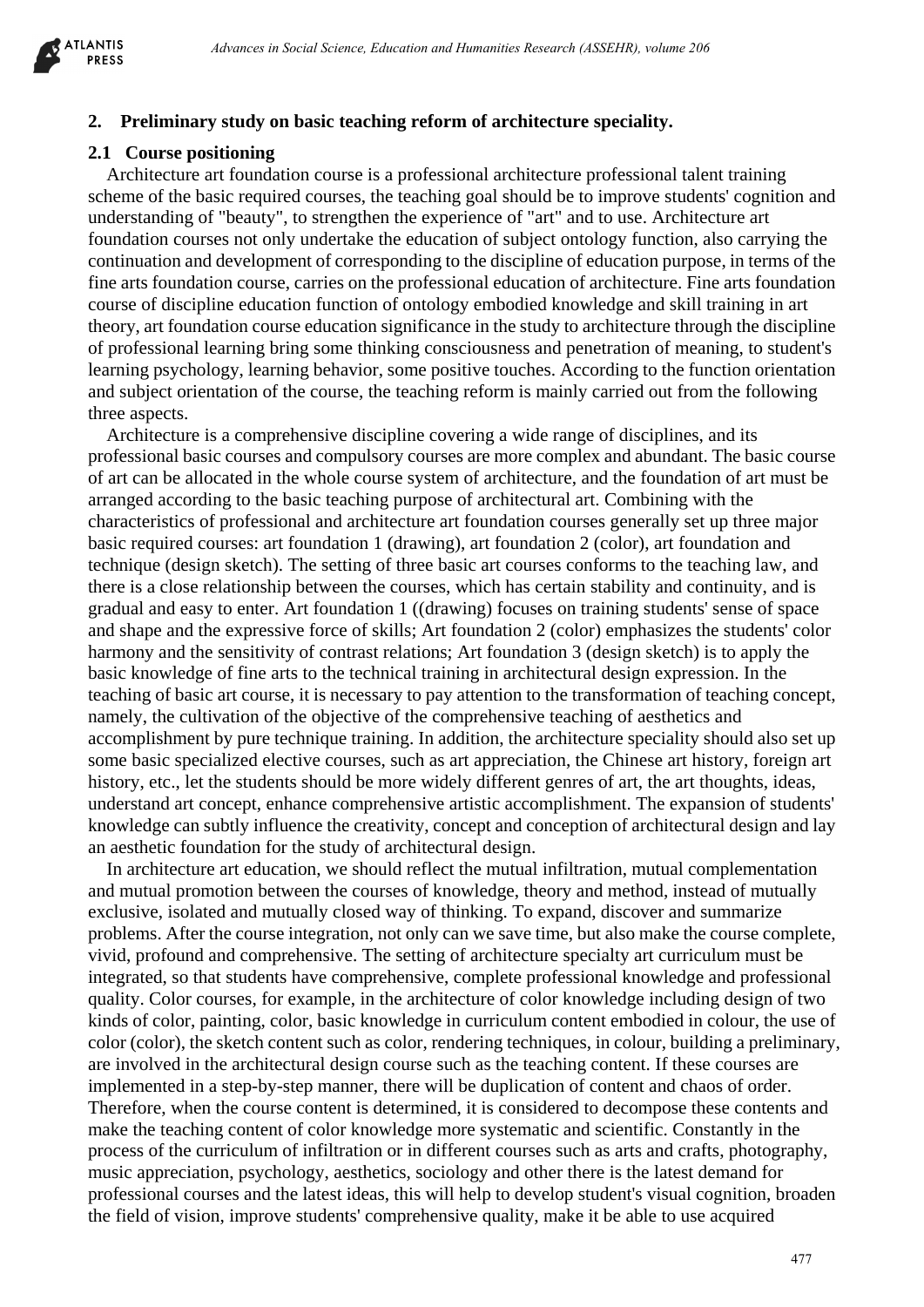

knowledge interpretation, to discover the beauty in your life and the environment through appreciation and practice activities, improve the aesthetic ability, the analysis of the art ability, set up their own art values.

## **2.2Enriching practical teaching**

In the process of practice teaching, students can learn the theoretical knowledge of fine arts to real in-depth interpretation and understanding, strengthen the artistic sensibilities and expressive, the formation of aesthetic consciousness, improve their ability of creative thinking. Sketch training courses is an important art practice teaching activities, the current way of teaching mainly through the students to nature, scenery, ancient residential buildings such as modelling of sketch, color painting landscape sketch training, will learn the art theory of knowledge and skill of sublimation and improve performance. Through the color, the sketch courses teaching reform should pay attention to accumulation of internship students about Chinese building homes, local conditions and customs, natural scenery and cultural knowledge, deepen to the construction of excellent traditional culture deep and lay a solid all-round aesthetic cultivation for architectural design and drawing performance skills. In general, architecture art foundation course teaching to further strengthen students through multiple senses such as vision, hearing, touch sense art elements such as color and shape of object, accumulated construction related cultural history of the comprehensive professional knowledge, and form a comprehensive aesthetic consciousness, a kind of innovation ability, to lay a good foundation for the architecture speciality courses.

As an architect, it is very important to have a keen sense of form, and the process of painting is actually a process of cultivating observation ability. . In his "new drawing" Edward said: "although not to be a painter, but for those who want to use another half of the brain to perfect their own system of thinking and analysis ability, for those who want to use visual revelation or strategies to solve the problem of people, is a useful". Students in the observing object, through the observation of the eye, know the size of the object, scale, characteristics, the trained eye of perception and unarmed, after all, art is a practical strong discipline. As of today, we find the most suitable for freehand sketch capture the occasional flashes of inspiration thinking process, so we should enhance the ability of freehand sketch and strengthen the practice of literary sketch, and we are never simple sketch is probing into the records of lines and organization, in the record some modelling at the same time, the resulting lenovo should also be recorded in a timely manner, sketch practice also not only pursuit of surface beautiful, want to play the role of at any time to start thinking. At present some universities also is making a bold attempt to this aspect such as huazhong university of science and technology building art foundation curriculum reform will sketch course by the plaster, still life, landscape of the original three categories into creativity sketch, design drawings, structure drawings and so on five big classes, total amount of class time does not change, but become more rich content, technique of expression is also becoming more diverse. In the study of techniques, the expression space of individual creation and imagination is increased. The same is true for color courses. Therefore, the study and training of the techniques should be carried out to each link, rather than the bold speculation and unwarranted rhetoric of the "low hand". Therefore, the basic teaching of architecture art should not only pay attention to the theory, but also strengthen the training of practical techniques, and respect the law of modern art teaching. *Athenes in Social Science, Education and Humanities Research (ASSEHR), where 266<br>prediction, to diverver the becausty in your life and the environment through<br>products and viries, improve the activation and the deutrical* 

## **2.3 Expand the teaching form**

Due to the lack of cultural architecture speciality setting in universities of science and art atmosphere, the characteristics of the fine arts foundation course setting is shown by rigorous logic, strong theoretical, form a single, lack of interest. The art foundation course needs to establish a broad education space and actively carry out the second aesthetic education class. According to the situation of the current foundation education of fine arts, need to actively with the aid of campus cultural activities as the carrier, the common excavation of rich and colorful art activities, meet the demand of students of art appreciation and experience, promote students' aesthetic temperament and accomplishment. The development of basic art teaching can include art exhibitions, academic lectures and academic seminars. The art exhibition will collect works through the competition of art works in and out of school, and finally communicate with art works in the form of art exhibition. The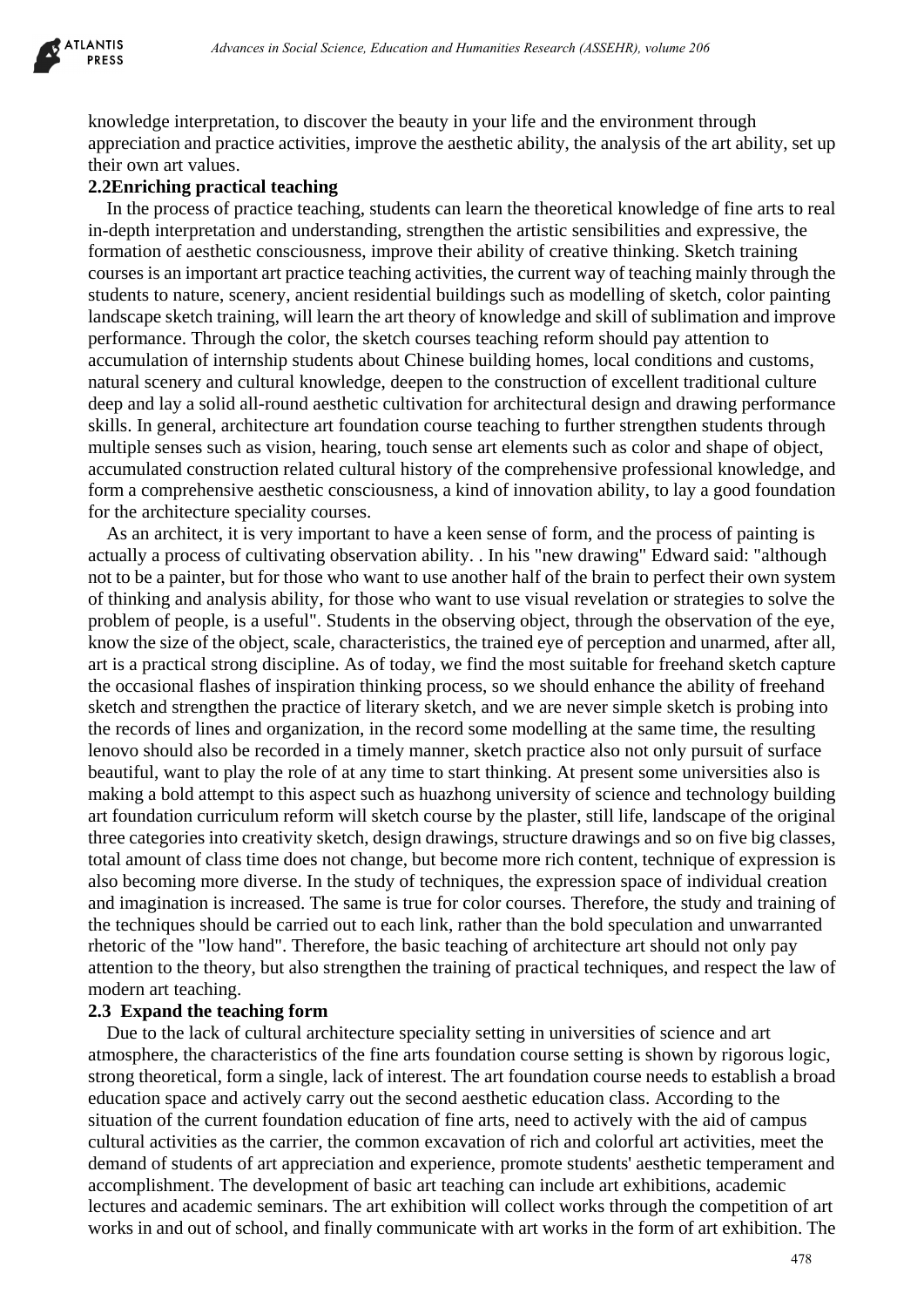

academic lecture will create a good academic exchange environment by inviting professional and authoritative artists to give lectures on academic series. Academic seminars invite outstanding artists and professional teachers and students to answer face-to-face questions. Expanding the basic teaching form of art can provide students with an exchange platform and stimulate students' interest in learning. Can provide students with and create artistic practice platform, foster innovative thinking mode; Can be aesthetic education and the mutual infiltration with moral education, intellectual education, edify people's sentiment, mold a good heart.

## **2.4 Modern education technology.**

The multimedia teaching method has been popularized in education in colleges and universities, and the knowledge information transmitted to students by limited means such as books, pictures and videos in the traditional teaching mode is supplemented with high efficiency and comprehensive. Modern education technology is flexible, interactive and convenient, and can impart professional knowledge via text, voice, picture, video, 3d virtual animation and other information carriers. Architecture art foundation education through modern multimedia teaching means to innovate the traditional teaching model potential in the win. Teaching in teaching of traditional fine arts foundation technique through the use of modern education technology greatly improve the efficiency of teaching, break the method of demonstration teaching for a long time of single teaching mode, through pictures, music, video, fully mobilize students' visual and auditory sensory experience. The combination of education and modern teaching technology strengthens students' understanding and experience of art, and improves their interest in learning. On the other hand, it creates a good learning atmosphere, broadens the access to knowledge, greatly improves the learning effect, and improves students' comprehensive cultural knowledge and accomplishment.

#### **2.5 Teaching evaluation standard.**

Sound objective and scientific teaching evaluation standard can effectively mobilize students' interest in learning and increase the healthy learning competition among students. Traditional architectural art basic teaching middle school students often use the expression techniques as evaluation criteria, which is obviously too monotonous and does not conform to the scientific concept of art. The specialty of the art subject is special, and the evaluation and assessment of teaching results have certain subjectivity, so the evaluation result has great flexibility and randomness. The scientific teaching evaluation system respects the students' subjective value, pays attention to the development of students' individuality and creative thinking ability, and gives the objective orientation and evaluation of the teaching results. Architecture art education teaching evaluation standard of innovation should be to cultivate students the power to appreciate beauty and create beauty, transfer beauty as the goal, according to their aptitude, for further learning professional knowledge, laying a solid foundation for the art accomplishment of architecture. The scientific teaching evaluation criterion should pay attention to individuality and pursue an artistic aesthetic experience rather than just an objective imitation, an idea rather than a pattern, and a process is not a result. The teaching evaluation form should be diversified and enriched, and the evaluation system of multi-level evaluation should be established. For example, you can increase students in teachers' evaluation on the basis of evaluation model, lets the student directly involved in the teaching achievement evaluation process, fully open, flexible, further broaden the students' learning space and learning mode. *Abvances in Social Science, Education de Humanities Research (ASSEHR), where 206*<br>
Awill create a grood academic exchange environment by inviting professional and<br>
stats for give locatives on anadomic science, Academic sc

### **2.6 Improve the quality of teachers and construct the characteristic teaching mode.**

In art teaching, the quality of teachers is very important. Whether teachers can play their leading role and create fitness.It is the key to the all-round development of students. First of all, teachers should keep abreast of The Times.The trend of exhibition and social progress cannot be based on a ready-made, unchanging teaching model.Professional curriculum setting, professional development direction, making teaching methods. According to professional adjustment, especially .Raise the goal and the change of the training mode, the professional curriculum setting, make the teaching method. With the quality education.

The development of the students before the entrance of the art foundation is higher and higher, in the comprehensive art capacity also has a larger.The improvement of new teaching methods should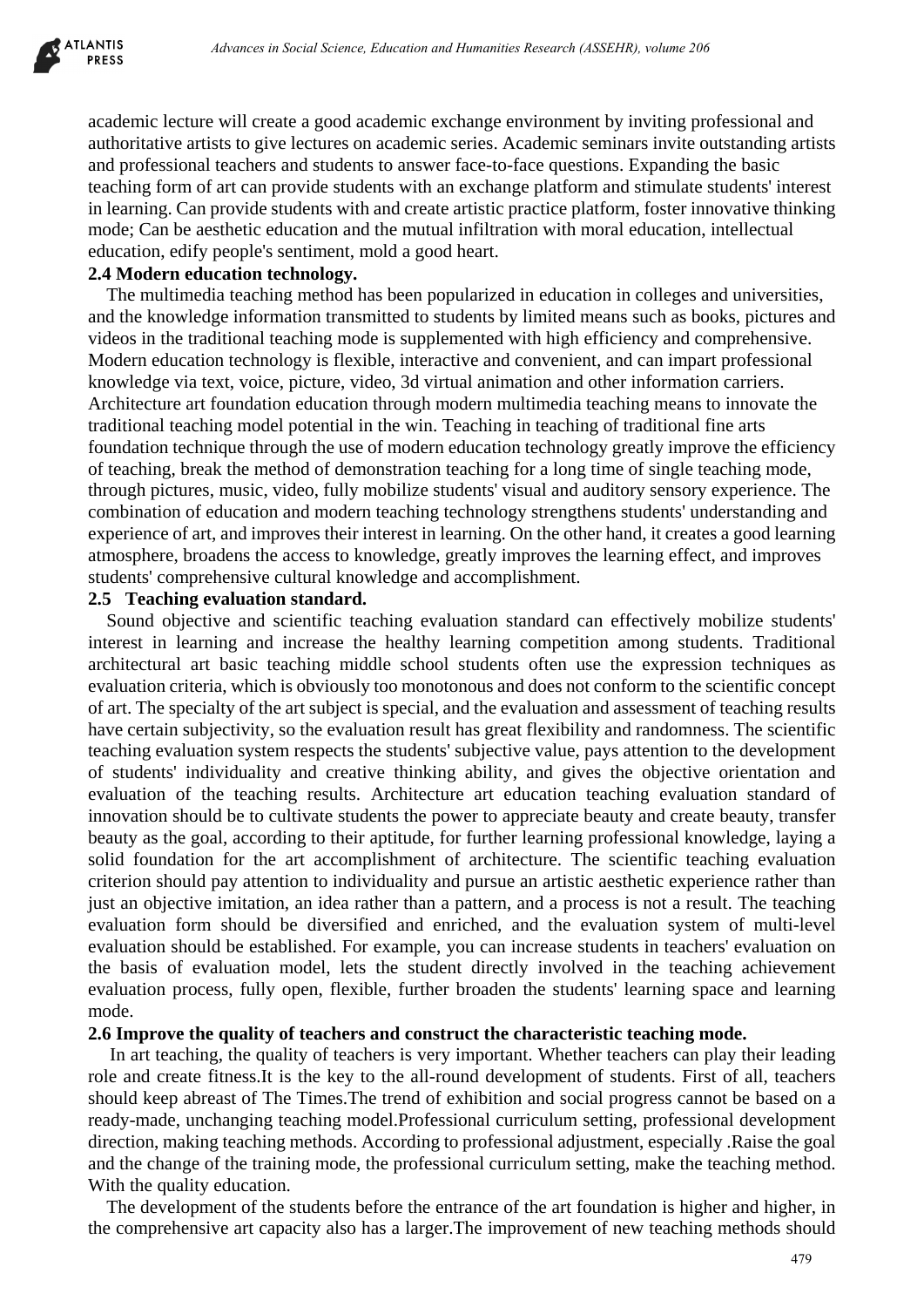

be actively explored for new problems. Teachers should keep learning.Adapt to the development of new situation, constantly improve self-cultivation, constantly absorb new knowledge, new ideas, constantly.Adjust the knowledge structure so that the students can study hard, learn easily and happily, and fill the art teaching with color and energy.

## **3. Summary**

 The students of architecture majors in universities require the basic knowledge of fine arts, which has become the consensus in the study of architecture major. In the traditional architecture art education in our country, pay attention to skill teaching and ignore the knowledge, single teaching mode of thinking, emphasizes the teaching of perceptual description and the lack of rational, this is the ordinary university architecture speciality the drawbacks in the teaching of art. In the face of a new round of education curriculum reform background, the art of architecture in common colleges and universities teaching should also be meaningfully to explore, to meet the needs of social progress and the development of contemporary science and technology, to the construction of architectural discipline. And to pay attention to visual arts education and teaching contents to pay attention to visual arts education of self-expression as total framework of architectural education of fine arts, for the ordinary university architecture speciality visual art education reform to do a new attempt, helps to cultivate talents and the development of the discipline of architecture. The following basic conclusions can be drawn from the above research:

 Firstly, improving the art quality of students' artistic quality education is the effective teaching mode to solve the substantive problems. "A great workman is a man who rules and does not make a skillful man." The technique is not simple technical skill, the definition of skill should have more connotation and extension. "To write poetry, beyond poems," a still life and landscape sketches, should make students produce what kind of conception and creation passion, to achieve the purpose of training students' skill, understanding, and they of the influence of the theory training is necessary. "Tens of thousands of these, square as its true", broaden the content and scope of art teaching. Such as introduce students to the master of arts, ancient and modern, Chinese and foreign analysis and appreciation of their work, including understand master of art creation ideas, unique feeling, guides the student to express yourself cultivate students' common scene in the painting process become extraordinary art object, try to use different natural vivid expression to the lingering feeling appear colorful. The diversity of artistic expression and method makes students' aesthetic tendency and aesthetic understanding appear diverse. Organically mix the objective reappear and subjective performance, so as to achieve the creation of a new and sublimate the realm, which requires the students constantly strengthening the artistic accomplishment at ordinary times, cultivate a strong sense of creation, not only stay in the general level of skills training. deness in Social Science, Education de Humanities Research (ASSEHR), where 206<br>and for new problems. Teachers should keep learning Adapt to the development<br>smooth and Humanities in the state of the controlled Science and H

 The second, popularize the art foundation education, enhance the specialty education, and teach the students according to their ability. Due to the quality of personal, family environment, especially the day after tomorrow and the living environment of the difference is very big, each of the students in intelligence, emotion, temperament and character, there are large individual differences. Therefore, varies from person to person, according to their aptitude, respect their objective existence of individual differences, causes the student to obtain the corresponding level and the requirements of the teaching guidance, let them get their own special abilities of the full performance opportunities, only in this way, students' individual character to play to the earth. As students' personalities and talents are different, students' descriptions of the same object often show colorful pictures. There is a personality of publicity, the imagination is rich, creation bold and bold, but lack of rigorous, quiet life characteristics. He is introverted, earnest and meticulous, but he is rigorous and lacks the spirit. More obvious personality like this, the teacher should be targeted for teaching guidance, should respect personality, and rational guidance, let them fully realized their strengths and advantages, help them establish self-confidence, foster strengths and circumvent weaknesses, make them jump out of the building, put more enthusiasm in learning the art, produce more interest.